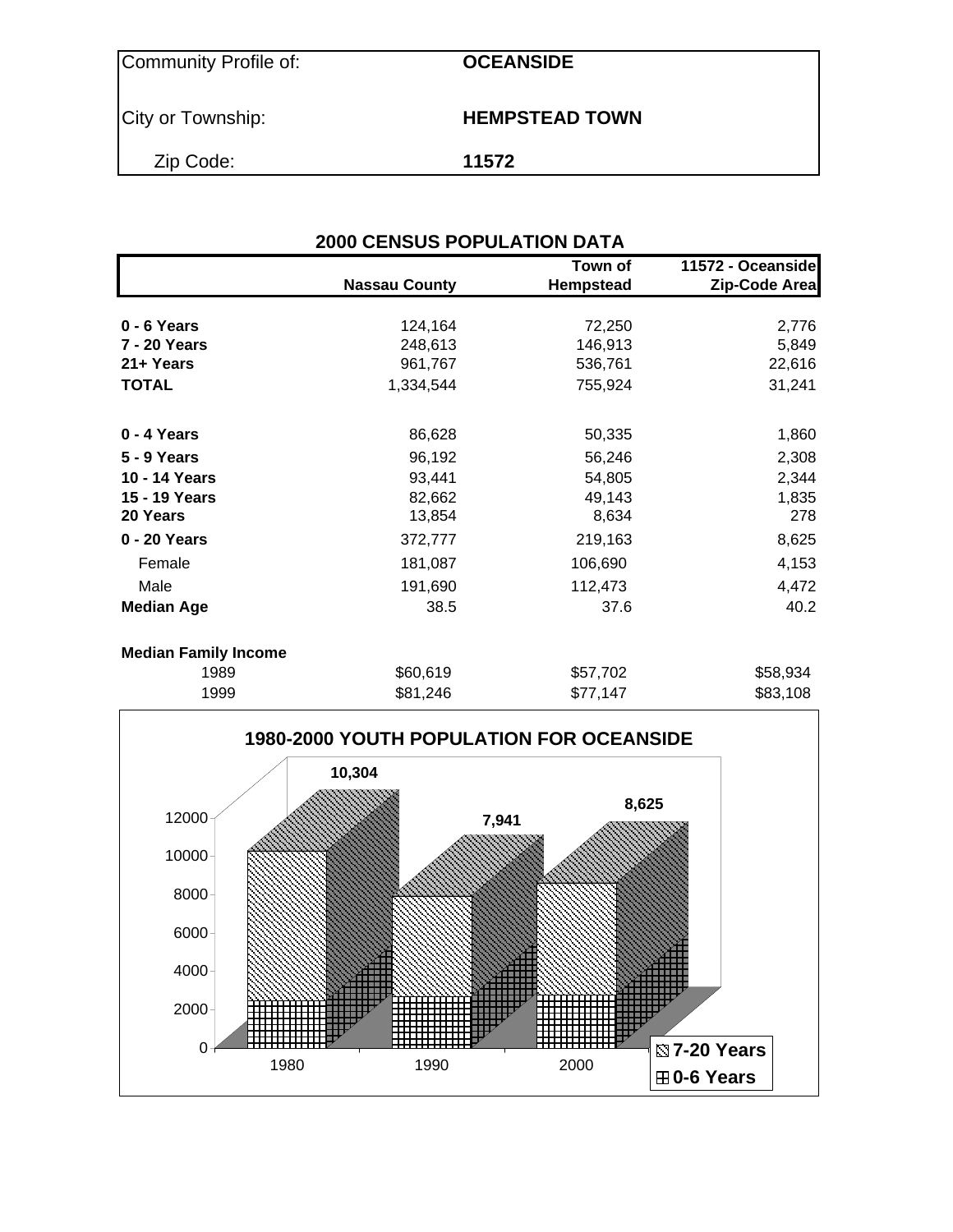## **2000 POPULATION PROJECTION DATA**

|           | <b>Town of</b><br><b>Hempstead</b>        | 11572 - Oceanside<br><b>Zip-Code Area</b> |
|-----------|-------------------------------------------|-------------------------------------------|
|           |                                           |                                           |
| 118,978   | 73,806                                    | 2,580                                     |
| 231,792   | 139,895                                   | 6,278                                     |
| 978,505   | 557,917                                   | 24,290                                    |
| 1,329,275 | 771,618                                   | 33,148                                    |
|           |                                           |                                           |
|           | 52,174                                    | 1,797                                     |
| 90,106    | 55,438                                    | 1,965                                     |
| 82,042    | 49,470                                    | 2,057                                     |
| 79,040    | 47,058                                    | 2,505                                     |
| 15,943    | 9,563                                     | 533                                       |
|           |                                           | 8,858                                     |
|           | <b>Nassau County</b><br>83,639<br>350,770 | 213,701                                   |

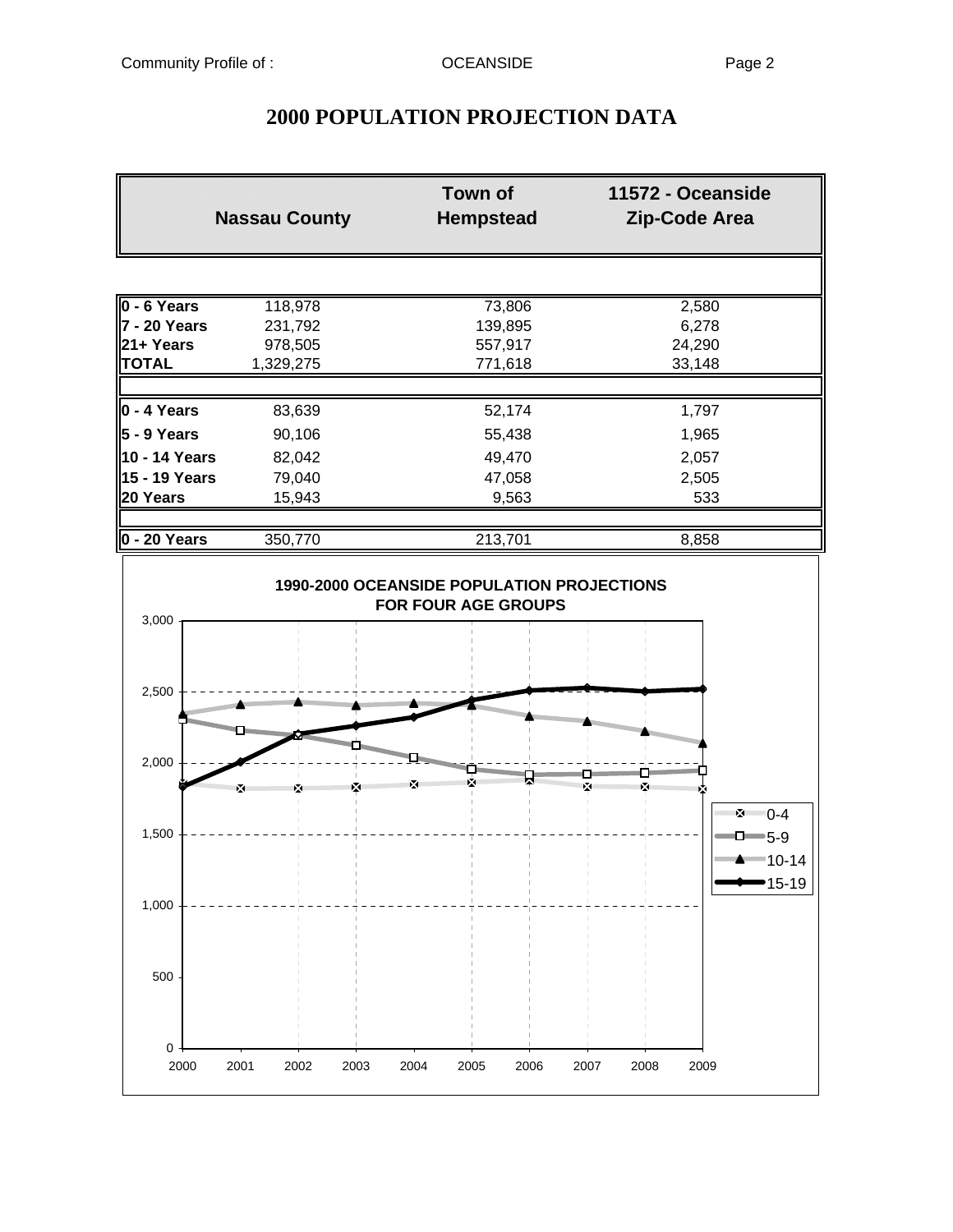|                                                                                      | ,,,,,,,,,,,,,,,,,,,,,,,,,,,,                                                                                                                                                          | <b>TEMPORARY ASSISTANCE TO</b><br><b>NEEDY FAMILIES (Formerly AFDC)</b><br>(NUMBER OF INDIVIDUALS)     |                                                                           |
|--------------------------------------------------------------------------------------|---------------------------------------------------------------------------------------------------------------------------------------------------------------------------------------|--------------------------------------------------------------------------------------------------------|---------------------------------------------------------------------------|
|                                                                                      |                                                                                                                                                                                       |                                                                                                        |                                                                           |
|                                                                                      |                                                                                                                                                                                       | Town of                                                                                                | 16-20 y                                                                   |
| Year                                                                                 | Nassau County                                                                                                                                                                         | Hempstead                                                                                              | Zip-Code Area                                                             |
| 1985<br>1986<br>1987<br>1988<br>1989<br>1990<br>1991<br>1992<br>1993<br>1994<br>1995 | 15,963<br>15,337<br>13,321<br>12,410<br>11,950<br>12,607<br>15,317<br>16,528<br>20,129<br>20,622<br>20,229                                                                            | 11,783<br>11,390<br>9,981<br>9,168<br>8,943<br>9,404<br>11,504<br>12,410<br>15,031<br>15,217<br>14,981 | 143<br>149<br>117<br>108<br>120<br>130<br>155<br>212<br>251<br>265<br>270 |
| 1996                                                                                 | 17,800                                                                                                                                                                                | 13,309                                                                                                 | 203                                                                       |
| 1997                                                                                 | 14,940                                                                                                                                                                                | 11,219                                                                                                 | 156                                                                       |
| 1998<br>1999                                                                         | 12,706                                                                                                                                                                                | 9,651                                                                                                  | 115<br>93                                                                 |
| 8<br>Rate Per 1,0                                                                    | 1987-1999 OCEANSIDE, NASSAU COUNTY AND TOWN OF HEMPSTEAD<br>25.00<br>20.00<br>15.00<br><b>MARIES</b><br><b>CONTROL</b><br>10.00<br>5.00<br>0.00<br>1987 1988 1989 1990 1991 1992 1993 | AFDC RATES PER 1000 RESIDENTS<br><b>CONSTRUCT</b><br>ANIZA<br>بالله<br>نتلته<br>1994<br>1995<br>1996   | ikin,<br>1997<br>1998<br>1999                                             |
|                                                                                      | <b>El Nassau County</b>                                                                                                                                                               | <b>El</b> Hempstead Town                                                                               | □16-20 y                                                                  |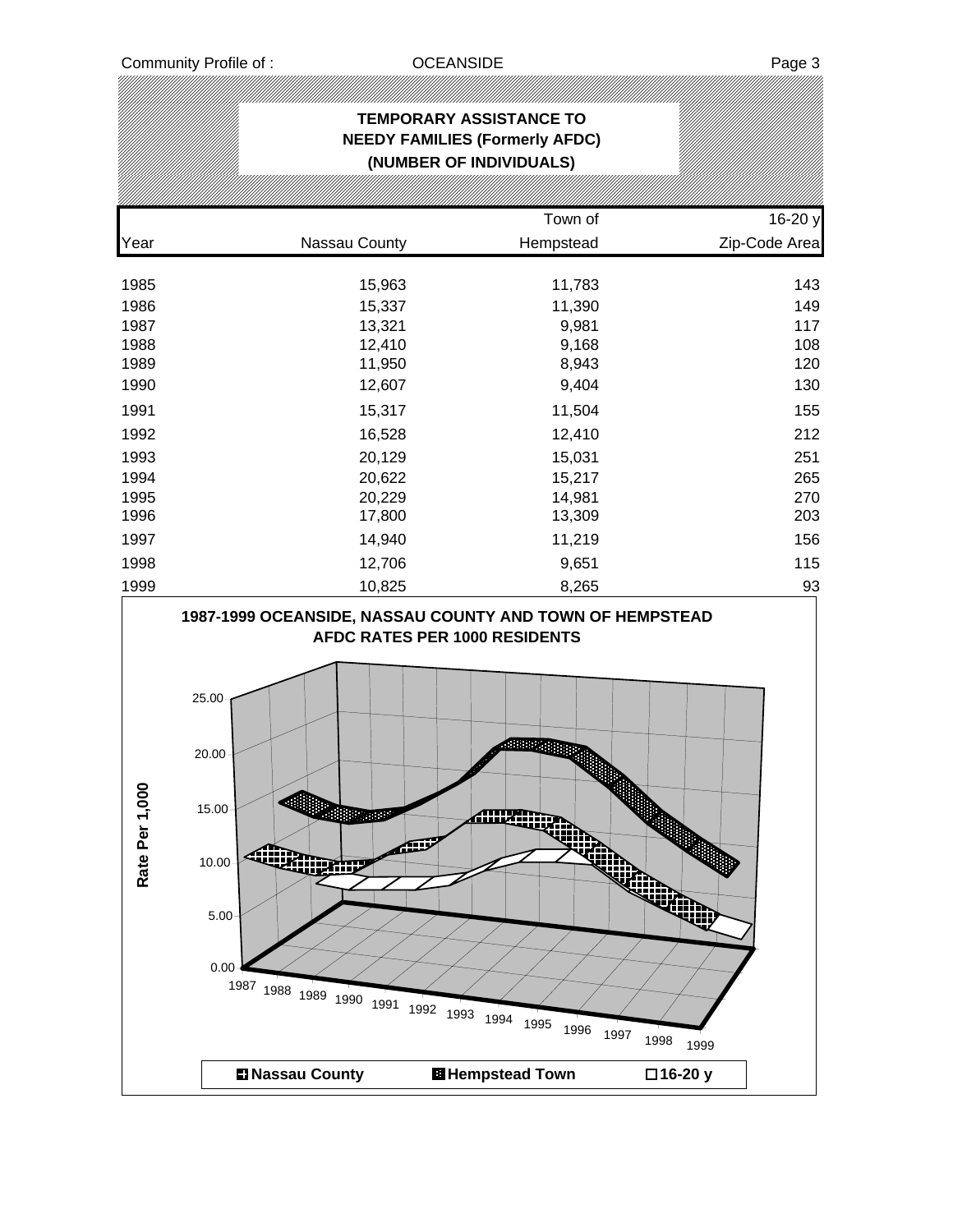### **11572 ZIP-CODE AREA RESIDENT YOUTH OFFENSES**

|      |                | 7-15 Years Old     |               |                   |
|------|----------------|--------------------|---------------|-------------------|
|      |                | <b>Station</b>     | Subjects of   |                   |
| Year | <b>Arrests</b> | <b>Adjustments</b> | Investigation | <b>Totals</b>     |
| 1990 | 19             | 99                 | 18            | 136               |
| 1991 | 3              | 43                 | 15            | 61                |
| 1992 | 25             | 55                 | 56            | 106               |
| 1993 | 40             | 70                 | 31            | 141               |
| 1994 | 11             | 92                 | 45            | 148               |
| 1995 | 23             | 57                 | 25            | 105               |
| 1996 | 19             | 54                 | 12            | 88                |
| 1997 | 11             | 25                 | 16            | 52                |
|      |                |                    |               |                   |
|      |                | 16-20 Years Old    |               |                   |
|      |                | Subjects of        |               | <b>All Ages</b>   |
| Year | <b>Arrests</b> | Investigation      | <b>Totals</b> | Total Incidents*  |
| 1990 | 66             | 29                 | 95            |                   |
| 1991 | 70             | 44                 | 114           |                   |
| 1992 | 62             | 44                 | 107           | 233<br>175<br>213 |
| 1993 | 45             | 53                 | 98            | 240               |
| 1994 | 60             | 49                 | 109           |                   |
| 1995 | 55             | 48                 | 103           |                   |
| 1996 | 61             | 54                 | 115           | 258<br>209<br>206 |



\* Total incidents include arrests, station adjustments and subjects of investigation for 1988-1995. Subjects were not available prior to 1988. Youth offense data does not include data on convictions following from some of these arrests.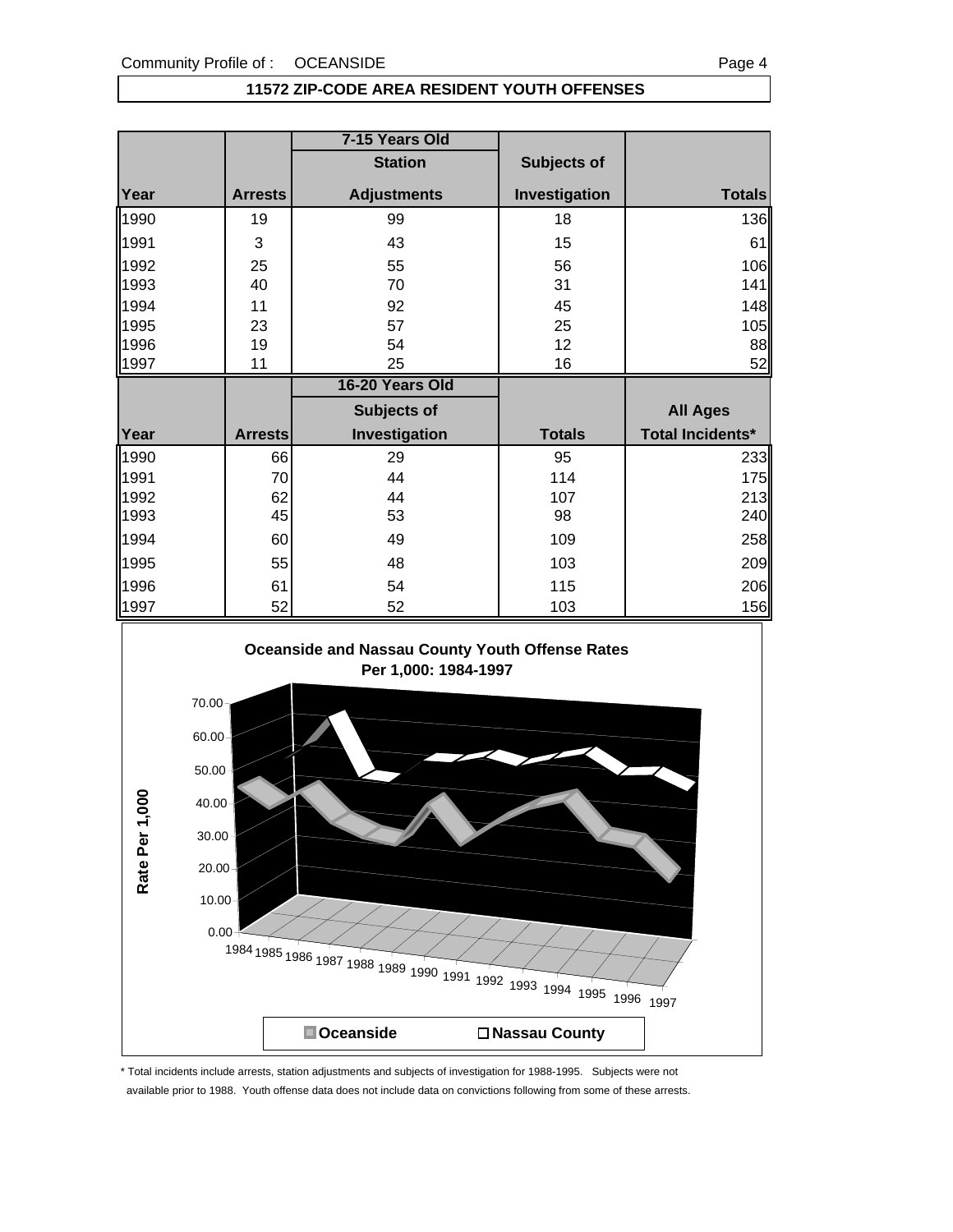Community Profile of : COCEANSIDE **COMMUNITY** Page 5

|                | <b>11572 ZIP-CODE AREA RESIDENT YOUTH OFFENSES</b>                                        |                                                                   |                                             |                       |              |                                   |              |              |  |
|----------------|-------------------------------------------------------------------------------------------|-------------------------------------------------------------------|---------------------------------------------|-----------------------|--------------|-----------------------------------|--------------|--------------|--|
|                | Youth Offense Rate Per 1000 Resident Youth<br><b>For Combined Offense Types and Total</b> |                                                                   |                                             |                       |              |                                   |              |              |  |
|                | Drug &                                                                                    | <b>Violent &amp;</b>                                              |                                             |                       |              | <b>Criminal</b>                   |              |              |  |
| Year           |                                                                                           | Alcohol Threatening                                               | <b>Property</b>                             | <b>Status</b>         | <b>Theft</b> | <b>Nonconf</b>                    | <b>Other</b> | <b>Total</b> |  |
| 1990           | 4.6                                                                                       | 10.3                                                              | 10.5                                        | 4.6                   | 9.1          | 3.4                               | 1.7          | 44.4         |  |
| 1991           | 2.3                                                                                       | 6.7                                                               | 7.0                                         | 2.1                   | 7.2          | 1.9                               | 3.6          | 33.3         |  |
| 1992           | 3.4                                                                                       | 7.2                                                               | 7.4                                         | 5.3                   | 9.9          | 2.1                               | 3.2          | 40.4         |  |
| 1993           | 2.7                                                                                       | 8.0                                                               | 8.0                                         | 5.3                   | 12.0         | 1.9                               | 7.6          | 45.8         |  |
| 1994<br>1995   | 2.8<br>3.1                                                                                | 10.2<br>8.9                                                       | 6.8<br>5.7                                  | 7.4<br>4.6            | 8.9<br>8.5   | 1.1<br>0.2                        | 11.5<br>7.6  | 48.8<br>38.7 |  |
| 1996           | 2.7                                                                                       | 8.0                                                               | 5.5                                         | 5.1                   | 6.4          | 3.1                               | 6.8          | 37.6         |  |
| 1997           | 1.3                                                                                       | 7.4                                                               | 4.1                                         | 3.7                   | 6.1          | 1.5                               | 4.8          | 28.8         |  |
|                |                                                                                           |                                                                   |                                             | <b>Youth Offenses</b> |              |                                   |              |              |  |
|                |                                                                                           |                                                                   | <b>For Combined Offense Types and Total</b> |                       |              |                                   |              |              |  |
|                |                                                                                           |                                                                   |                                             |                       |              |                                   |              |              |  |
| Year           | Drug &                                                                                    | <b>Violent &amp;</b>                                              |                                             |                       | <b>Theft</b> | <b>Criminal</b><br><b>Nonconf</b> | <b>Other</b> | <b>Total</b> |  |
| 1990           | 24                                                                                        | <b>Alcohol Threatening</b><br>54                                  | <b>Property</b><br>55                       | <b>Status</b><br>24   | 48           | 18                                | 9            | 233          |  |
| 1991           | 12                                                                                        | 35                                                                | 37                                          | 11                    | 38           | 10                                | 19           | 175          |  |
| 1992           | 18                                                                                        | 38                                                                | 39                                          | 28                    | 52           | 11                                | 17           | 213          |  |
| 1993           | 14                                                                                        | 42                                                                | 42                                          | 28                    | 63           | 10                                | 40           | 240          |  |
| 1994           | 15                                                                                        | 54                                                                | 36                                          | 39                    | 47           | 6                                 | 61           | 258          |  |
| 1995           | 17                                                                                        | 48                                                                | 31                                          | 25                    | 46           | 1                                 | 41           | 209          |  |
| 1996           | 15                                                                                        | 44                                                                | 30                                          | 28                    | 35           | 17                                | 37           | 206          |  |
| 1997           | $\overline{7}$                                                                            | 40                                                                | 22                                          | 20                    | 33           | 8                                 | 26           | 156          |  |
|                | 16.0                                                                                      | 1990-1997 Violent & Threatening, and Drug & Alcohol Youth Offense | <b>Rates in Oceanside and Nassau County</b> |                       |              |                                   |              |              |  |
|                | 14.0                                                                                      |                                                                   |                                             |                       |              |                                   |              |              |  |
|                | 12.0                                                                                      |                                                                   |                                             |                       |              |                                   |              |              |  |
|                | 10.0                                                                                      |                                                                   |                                             |                       |              |                                   |              |              |  |
|                |                                                                                           |                                                                   |                                             |                       |              |                                   |              |              |  |
|                | 8.0                                                                                       |                                                                   |                                             |                       |              |                                   |              |              |  |
| Rate Per 1,000 | 6.0                                                                                       |                                                                   |                                             |                       |              |                                   |              |              |  |
|                | 4.0                                                                                       |                                                                   |                                             |                       |              |                                   |              |              |  |
|                | 2.0<br>0.0                                                                                |                                                                   |                                             |                       |              |                                   |              |              |  |
|                | 1990                                                                                      | 1992<br>1991                                                      | 1993                                        |                       | 1994         | 1995                              | 1996         | 1997         |  |
|                |                                                                                           | -Nassau County Alc/Drug/k                                         |                                             |                       |              | -D-Nassau County Violent/Threat/k |              |              |  |
|                |                                                                                           | <b>-X-Oceanside Alc/Drug/k</b>                                    |                                             |                       |              | -D-Oceanside Violent/Threat/k     |              |              |  |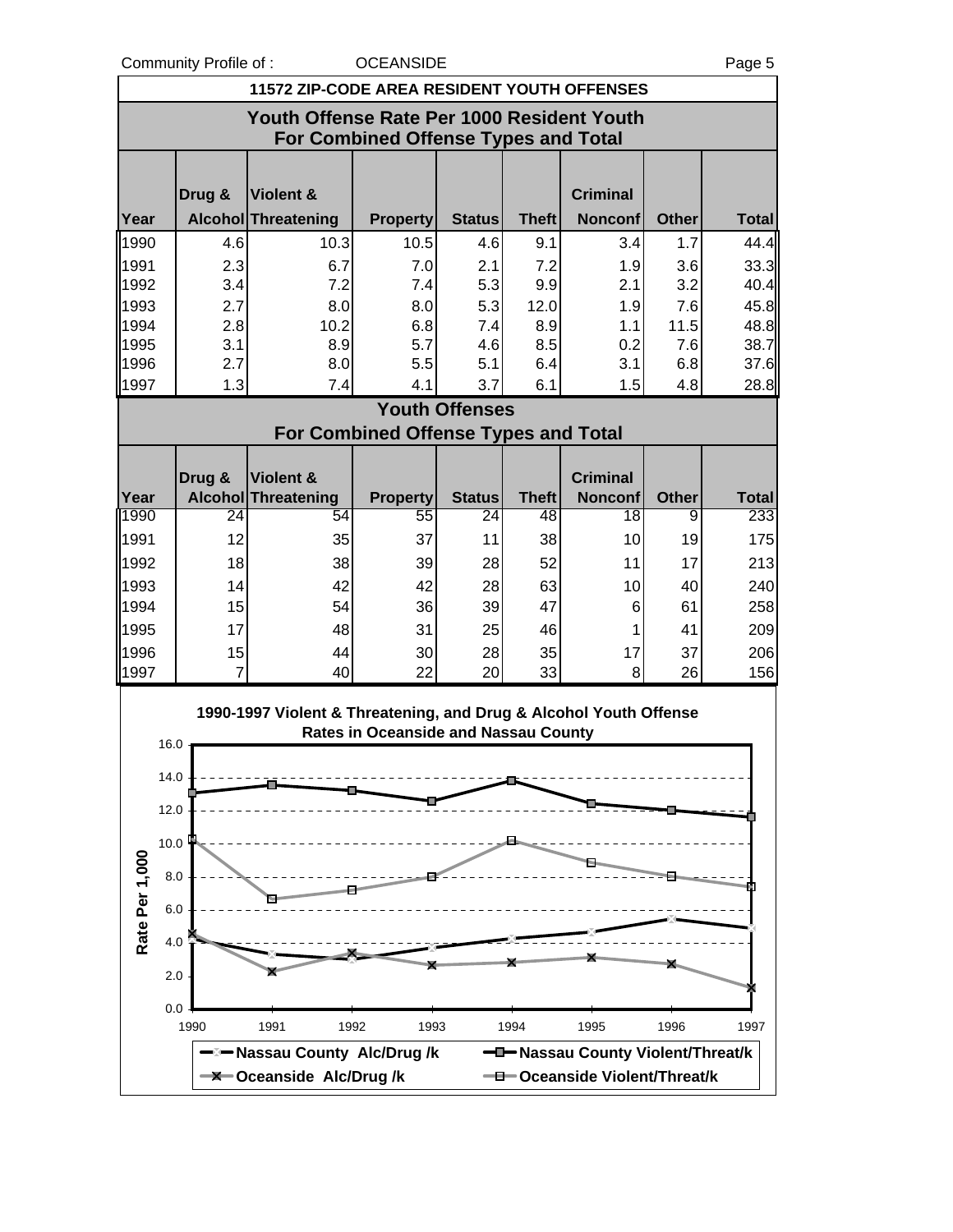

 "Other" communities include Levittown, E. Rockaway, Island Park, Baldwin, Bellmore, Point Lookout, Massapequa, Long Beach, and Wantagh. Each comprises less than 2 % of all offenses by Oceanside Youth.



 "Other" communities include Merrick, E. Rockaway, Lynbrook, Hempstead, W. Hempstead, Glen Cove, Inwood, Farmingdale, Valley Stream, Elmont and Bellmore. Each comprises less than 2% of all offenses.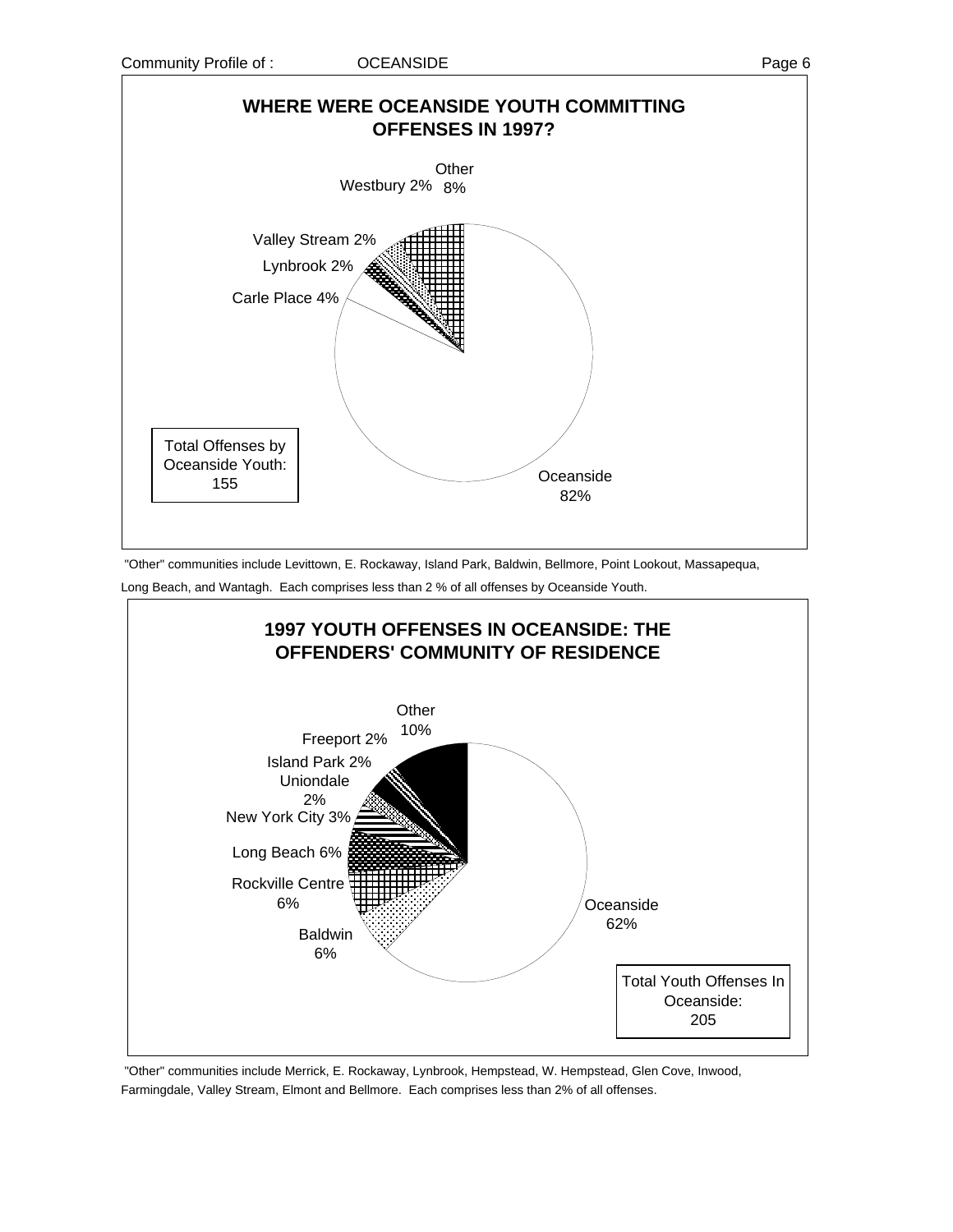|                      |                            |                            |                            |                          |                            |                            |                        | 1991-97   |
|----------------------|----------------------------|----------------------------|----------------------------|--------------------------|----------------------------|----------------------------|------------------------|-----------|
|                      |                            |                            |                            |                          |                            |                            |                        | Percent   |
| Age                  | 1991                       | 1992                       | 1993                       | 1994                     | 1995                       | 1996                       | 1997                   | Change    |
| 10 Yr & Less         | $\overline{0}$             | $\Omega$                   | $\Omega$                   | $\overline{0}$           | 2                          | $\Omega$                   | 2                      |           |
| %                    | 0.0%                       | 0.0%                       | 0.0%                       | 0.0%                     | 5.7%                       | $0.0\%$                    | 7.4%                   |           |
| 11 to 12             | $\overline{0}$             | $\overline{0}$             | $\overline{2}$             | $\overline{1}$           | $\overline{1}$             | $\overline{\phantom{1}}$   | $\overline{0}$         |           |
| $\%$                 | 0.0%                       | 0.0%                       | 7.4%                       | 3.6%                     | 2.9%                       | 4.2%                       | 0.0%                   |           |
| 13                   | $\overline{4}$             | $\overline{\phantom{0}}$ 1 | 2                          | 10                       | 3                          | $\overline{5}$             |                        | 0 -100.0% |
| $\%$                 | 33.3%                      | 11.1%                      | 7.4%                       | 35.7%                    | 8.6%                       | 20.8%                      | 0.0%                   |           |
| 14                   | $\overline{\phantom{a}}$ 4 | $\overline{\phantom{a}3}$  | $\overline{7}$             | $\overline{4}$           | 13                         | $\mathbf{3}$               | $\overline{4}$         | 0.0%      |
| %                    | 33.3%                      | 33.3%                      | 25.9%                      | 14.3%                    | 37.1%                      | 12.5%                      | 14.8%                  |           |
| 15                   | $\overline{4}$             | $\overline{\mathbf{3}}$    | $\overline{\phantom{0}13}$ | $\overline{4}$           | $\overline{4}$             | 5                          | $\overline{11}$        | 175.0%    |
| %                    | 33.3%                      | 33.3%                      | 48.1%                      | 14.3%                    | 11.4%                      | 20.8%                      | 40.7%                  |           |
| 16                   | $\Omega$                   | $\overline{1}$             | $\overline{3}$             | $\overline{\phantom{a}}$ | $-5$                       | $\overline{\phantom{a}}$ 2 | 6                      |           |
| %                    | 0.0%                       | 11.1%                      | 11.1%                      | 14.3%                    |                            | 14.3% 8.3%                 | 22.2%                  |           |
| 17 <sup>17</sup>     | $\bigcirc$                 | $\overline{1}$             | $\overline{0}$             | $5^{\circ}$              | 6                          | 6                          | $\overline{2}$         |           |
| $\%$                 | 0.0%                       | 11.1%                      | 0.0%                       | 17.9%                    | 17.1%                      | 25.0%                      | 7.4%                   |           |
| 18                   | __ ი                       | $\overline{0}$             | $\overline{\phantom{0}}$   | $\overline{0}$           | $\overline{\phantom{a}}$ 1 | $\overline{\phantom{a}}$   | $\mathbf 1$            |           |
| $\frac{0}{0}$        | 0.0%                       | 0.0%                       | 0.0%                       | $0.0\%$                  | 2.9%                       | 4.2%                       | 3.7%                   |           |
| 19 to 20             | $\overline{\phantom{0}}$   | $\Omega$                   | $\overline{0}$             | $\Omega$                 | $\Omega$                   | 1                          |                        |           |
| $\%$                 | 0.0%                       | 0.0%                       | 0.0%                       | 0.0%                     | $0.0\%$                    | 4.2%                       | 3.7%                   |           |
| Oceanside            |                            |                            |                            |                          |                            |                            |                        |           |
| $\blacksquare$ Total | 12                         | - 9                        | 27                         | 28                       |                            | $35 -$<br>24               | $\overline{\text{27}}$ | 125.0%    |
| Rate Per 1,000       | 2.1                        | 1.5                        | 4.3                        | 4.3                      | 5.4                        | 3.7                        | 4.2                    | 102.9%    |
| <b>Nassau County</b> |                            |                            |                            |                          |                            |                            |                        |           |
| Rate Per 1,000 5.19  |                            | 6.63                       | 8.98                       | 8.68                     | 7.52                       | 7.23                       | 7.30                   | 40.5%     |

## **Resident Oceanside Runaway and Homeless Youth by Age Group**

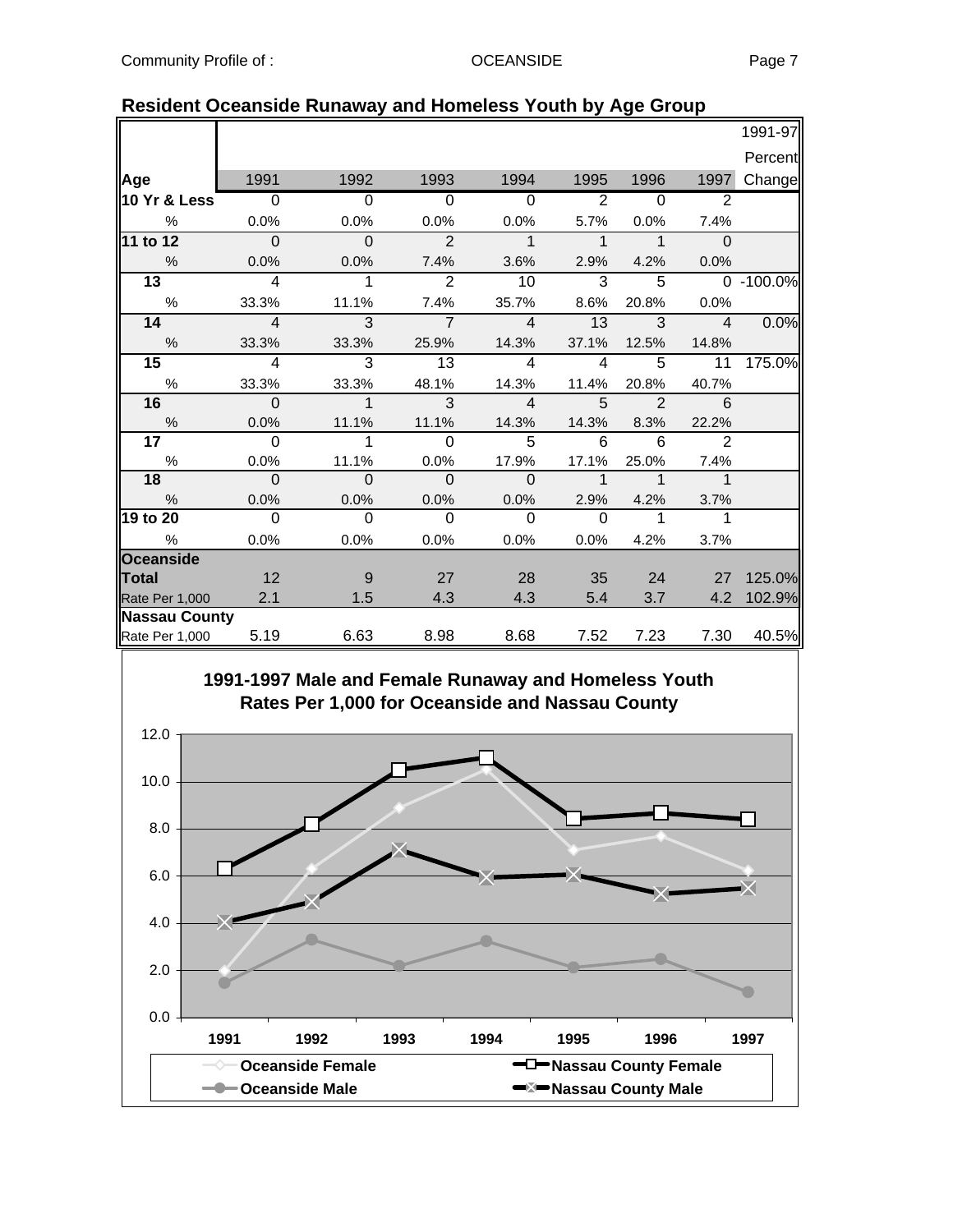Community Profile of : Community Profile of : Community Profile of : Community Profile of : Community Page 8

## **PUBLIC SCHOOL ENROLLMENT IN OCEANSIDE UFSD**

|      | European          | African  |          | Asian    | Native                                                |          |       |
|------|-------------------|----------|----------|----------|-------------------------------------------------------|----------|-------|
| Year | American          | American | Latino   | American | American                                              | Total    |       |
|      |                   |          |          |          |                                                       |          |       |
| 1987 | 5,134             | 21       | 143      | 82       | 2                                                     | 5,382    |       |
| 1988 | 4,989             | 16       | 167      | 70       | 1                                                     | 5,243    |       |
| 1989 | 4,870             | 13       | 169      | 78       | 0                                                     | 5,130    |       |
| 1990 | 4,815             | 19       | 186      | 88       | 3                                                     | 5,111    |       |
| 1991 | 4,688             | 11       | 237      | 109      | 1                                                     | 5,046    |       |
| 1992 | 4,815             | 10       | 235      | 96       | 3                                                     | 5,159    |       |
| 1993 | 4,859             | 10       | 265      | 100      | 1                                                     | 5,235    |       |
| 1994 | 5,014             | 16       | 267      | 76       | 3                                                     | 5,376    |       |
| 1995 | 4,995             | 14       | 357      | 105      | 4                                                     | 5,475    |       |
| 1996 | 5,032             | 29       | 391      | 130      | 1                                                     | 5,583    |       |
| 1997 | 5,319             | 26       | 336      | 92       | 2                                                     | 5,775    |       |
| 1998 | 5,405             | 33       | 331      | 85       | 2                                                     | 5,856    |       |
| 1999 | 5,595             | 29       | 361      | 78       | 0                                                     | 6,063    |       |
|      |                   |          |          |          | Net Change in School Enrollment Between 1987 and 1999 |          |       |
|      |                   | European | African  |          | Asian                                                 | Native   |       |
|      | 1987-99           | American | American | Latino   | American                                              | American | Total |
|      | Change in Number  | 461      | 8        | 218      | -4                                                    | $-2$     | 681   |
|      | Change as Percent | 9%       | 38%      | 152%     | $-5%$                                                 | $-100%$  | 13%   |

| Net Change in School Enrollment Between 1993 and 1999 |         |          |          |        |          |               |                   |  |  |  |
|-------------------------------------------------------|---------|----------|----------|--------|----------|---------------|-------------------|--|--|--|
|                                                       |         | European | African  |        | Asian    | <b>Native</b> |                   |  |  |  |
|                                                       | 1993-99 | American | American | Latino | American | American      | otal <sup>-</sup> |  |  |  |
| Change in Number                                      |         | 736      | 19       | 96     | $-22$    | -1            | 828               |  |  |  |
| Change as Percent                                     |         | 15%      | 190%     | 36%    | $-22%$   | $-100%$       | 16%               |  |  |  |



\* The 1993-99 change for Native Americans has been excluded from this chart because there were fewer than

7 enrolled in 1993. This policy is meant to avoid distorted percent comparisons among groups.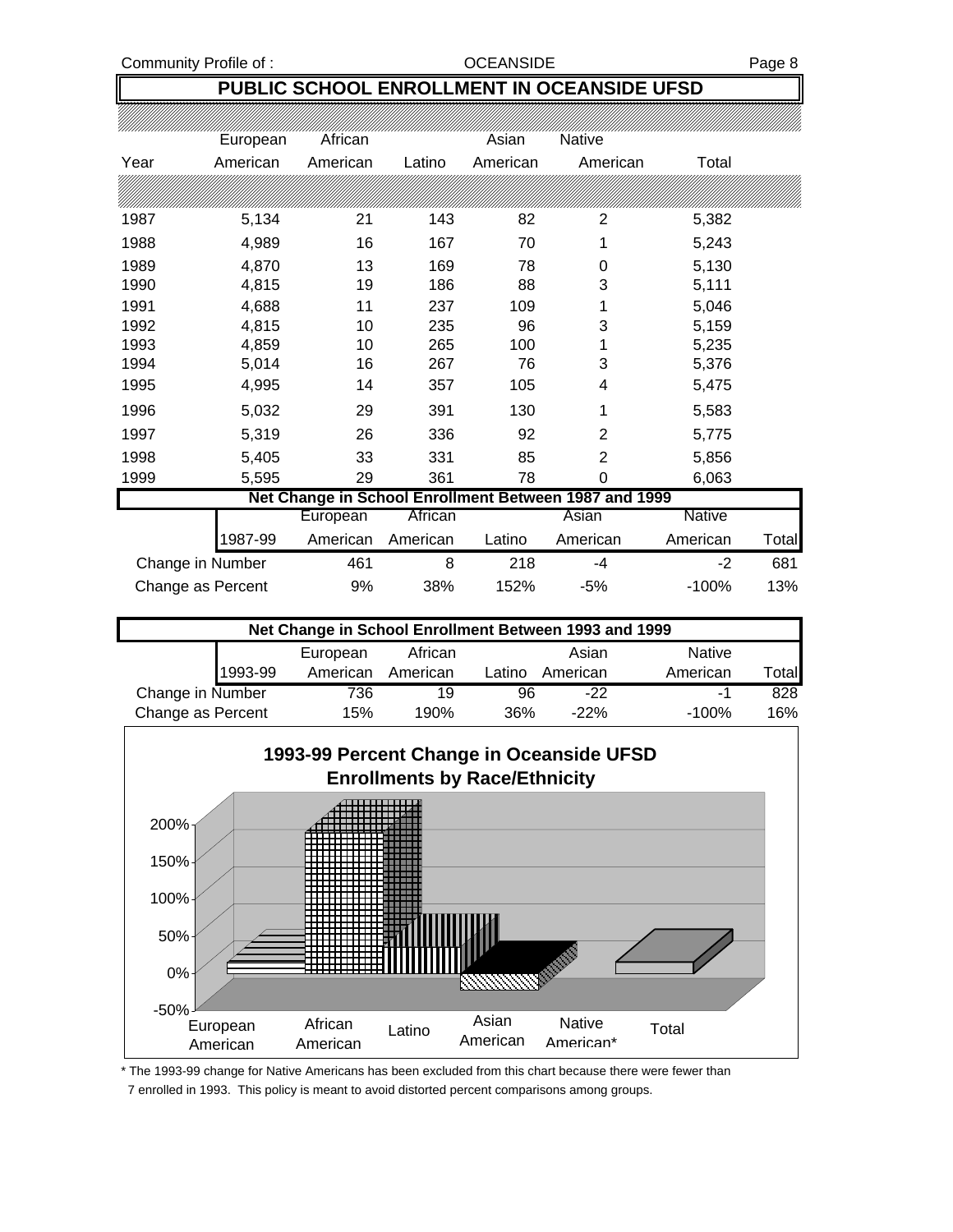#### Community Profile of : CODE CONSIDE Community Profile of : Page 9

#### **OCEANSIDE**

## **REPORTED LIMITED ENGLISH PROFICIENT ENGLISH LANGUAGE LEARNERS (LEP/ELLs) IN OCEANSIDE UFSD\***

|             | Reported Number and Percent of LEP/ELL Students in<br><b>Oceanside UFSD, Hempstead Town and Nassau County</b> |                         |                       |                          |                   |                         |                   |  |  |  |
|-------------|---------------------------------------------------------------------------------------------------------------|-------------------------|-----------------------|--------------------------|-------------------|-------------------------|-------------------|--|--|--|
|             |                                                                                                               |                         |                       |                          |                   |                         |                   |  |  |  |
|             |                                                                                                               |                         | <b>Oceanside UFSD</b> | <b>Town of Hempstead</b> |                   | <b>Nassau County</b>    |                   |  |  |  |
| Year        | <b>Number</b>                                                                                                 |                         | Percent of            | <b>Number</b>            | <b>Percent of</b> |                         | Number Percent of |  |  |  |
|             |                                                                                                               | <b>Total Enrollment</b> |                       | <b>Total Enrollment</b>  |                   | <b>Total Enrollment</b> |                   |  |  |  |
| 1992        |                                                                                                               | 124                     | 2.4%                  | 3,240                    | 3.2%              | 6,044                   | 3.5%              |  |  |  |
| 1993        |                                                                                                               | 175                     | 3.3%                  | 3,875                    | $3.7\%$           | 6,963                   | 4.0%              |  |  |  |
| 1994        |                                                                                                               | 163                     | 3.0%                  | 4,271                    | 4.1%              | 7,492                   | 4.2%              |  |  |  |
| 1995        |                                                                                                               | 231                     | 4.2%                  | 4,674                    | 4.3%              | 7,823                   | 4.3%              |  |  |  |
| 1996        |                                                                                                               | 240                     | 4.3%                  | 4,847                    | 4.4%              | 8,276                   | 4.5%              |  |  |  |
| 1997        |                                                                                                               | 217                     | 3.8%                  | 5,532                    | 4.9%              | 9,219                   | 4.9%              |  |  |  |
| 1998        |                                                                                                               | 217                     | 3.7%                  | 5,878                    | 5.1%              | 9,353                   | 4.8%              |  |  |  |
| 1999        |                                                                                                               | 203                     | 3.3%                  | 6,134                    | 5.2%              | 10,077                  | 5.1%              |  |  |  |
| 1999 Total  |                                                                                                               |                         |                       |                          |                   |                         |                   |  |  |  |
| Enrollment  |                                                                                                               | 6,063                   |                       | 117,036                  |                   | 195,804                 |                   |  |  |  |
| 1992 - 1999 | 63.7%                                                                                                         |                         |                       | 89.3%                    |                   | 66.7%                   |                   |  |  |  |
| % Change    |                                                                                                               |                         |                       |                          |                   |                         |                   |  |  |  |

\* In the 1998-1999 school year, there were 77 different languages spoken by students enrolled

in Nassau County public schools.



\*\* The annual number of reported LEP/ELLs enrollment is based upon the number of Limited English Proficient English Language Learners in the local district as reported on the State Education Department/ The University of the State of New York, Commissioners Regulations Part 154 Application.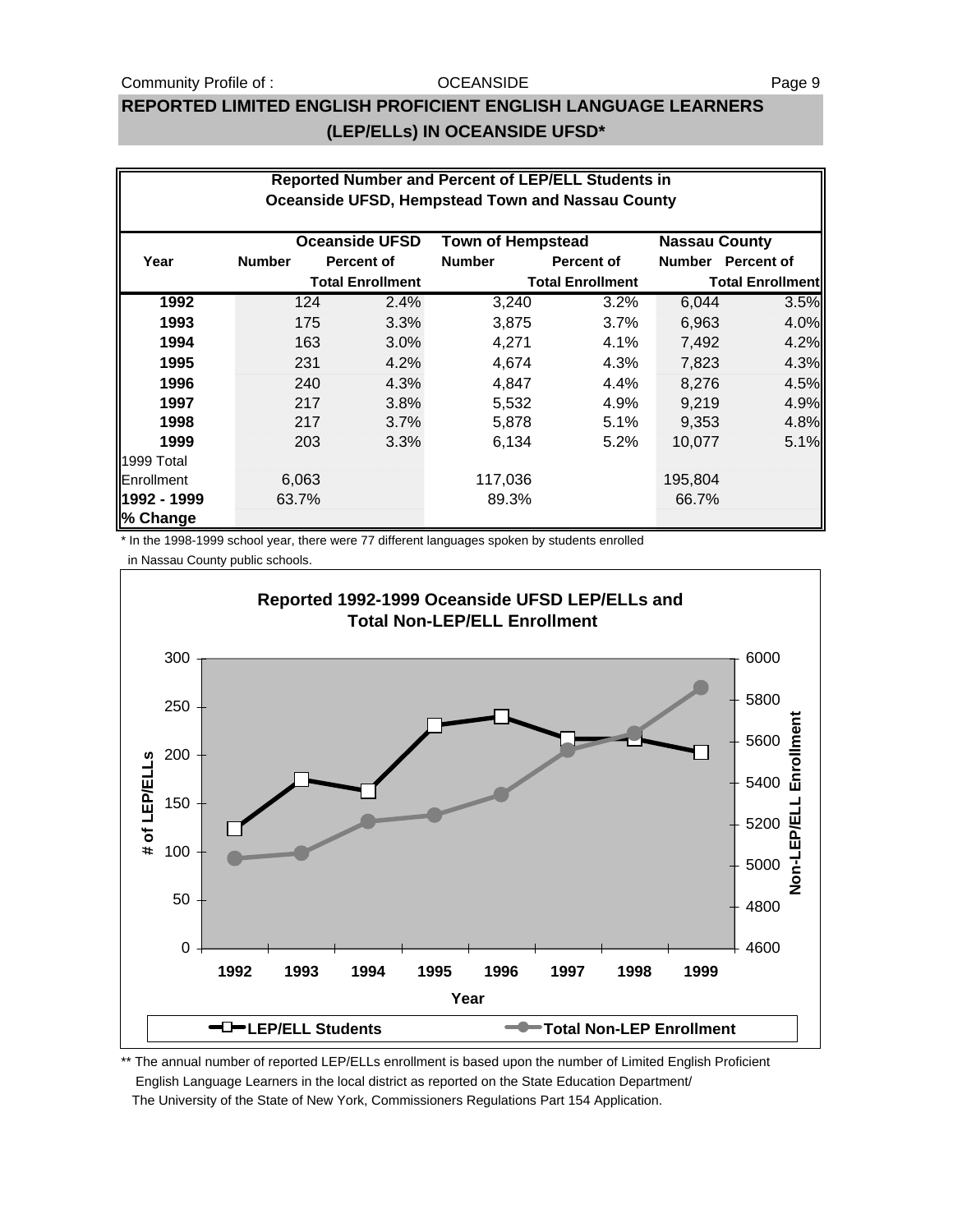Community Profile of : COCEANSIDE **COMMUNITY** Page 10

 **Dropout Percents in Oceanside UFSD, Town of Hempstead, and Nassau County**

|      | DROPOUT NUMBERS & PERCENTS OF HIGH SCHOOL ENROLLMENT* |            |          |          |          |          |  |  |  |  |
|------|-------------------------------------------------------|------------|----------|----------|----------|----------|--|--|--|--|
| Year | District-#                                            | District-% | Town-#** | Town-%** | County-# | County-% |  |  |  |  |
|      |                                                       |            |          |          |          |          |  |  |  |  |
| 1987 | 18                                                    | 0.9        | 898      | 2.4      | 1284     | 2.0      |  |  |  |  |
| 1988 | 21                                                    | 1.2        | 759      | 2.2      | 1177     | 2.0      |  |  |  |  |
| 1989 | 3                                                     | 0.2        | 654      | 2.0      | 932      | 1.7      |  |  |  |  |
| 1990 | 6                                                     | 0.4        | 546      | 1.8      | 759      | 1.4      |  |  |  |  |
| 1991 | 7                                                     | 0.4        | 432      | 1.4      | 613      | 1.2      |  |  |  |  |
| 1992 | $\Omega$                                              | 0.0        | 483      | 1.6      | 654      | 1.2      |  |  |  |  |
| 1993 | 4                                                     | 0.1        | 484      | 1.6      | 630      | 1.2      |  |  |  |  |
| 1994 | 10                                                    | 0.6        | 533      | 1.7      | 724      | 1.4      |  |  |  |  |
| 1995 | 28                                                    | 1.7        | 395      | 1.3      | 531      | 1.0      |  |  |  |  |
| 1996 | $\Omega$                                              | 0.0        | 337      | 1.1      | 477      | 0.9      |  |  |  |  |
| 1997 | 12                                                    | 0.7        | 358      | 1.1      | 479      | 0.9      |  |  |  |  |
| 1998 | 14                                                    | 0.8        | 330      | 1.0      | 489      | 0.9      |  |  |  |  |

\*Dropout Rate = Dropouts divided by 9-12 grade enrollment including ungraded secondary enrollment. A dropout

is defined as any pupil who left school prior to graduation & did not enter another school or program leading to a GED.



\*\*Town data based on a weighted average of communities which are fully or partially located within town boundaries.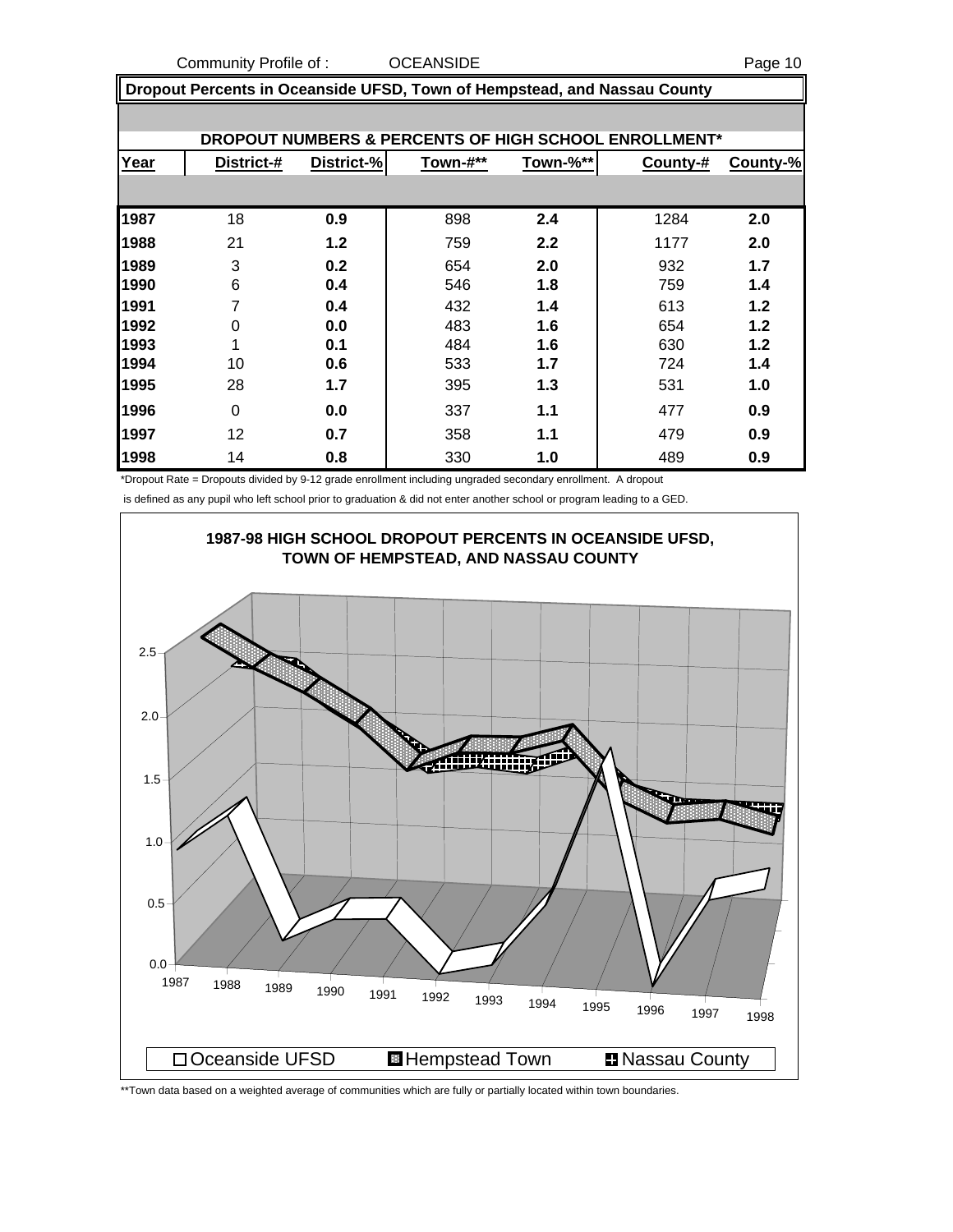|                                                                          | 1982-97 Total Births and Fertility Rates For Oceanside 11572<br>Nassau County and New York State* |                      |                                    |              |                       |              |  |  |  |
|--------------------------------------------------------------------------|---------------------------------------------------------------------------------------------------|----------------------|------------------------------------|--------------|-----------------------|--------------|--|--|--|
|                                                                          | Oceanside                                                                                         |                      | <b>Nassau County</b>               |              | <b>New York State</b> |              |  |  |  |
|                                                                          |                                                                                                   | Fertility            |                                    | Fertility    |                       | Fertility    |  |  |  |
| Year                                                                     | Births**                                                                                          | Rate                 | <b>Births</b>                      | Rate         | <b>Births</b>         | Rate         |  |  |  |
| 1982                                                                     | 311                                                                                               | 41.3                 | 14,342                             | 49.0         | 246,889               | 59.6         |  |  |  |
| 1983                                                                     | 312                                                                                               | 41.9                 | 14,541                             | 49.8         | 248,222               | 59.6         |  |  |  |
| 1984                                                                     | 322                                                                                               | 43.7                 | 14,758                             | 50.6         | 250,436               | 59.9         |  |  |  |
| 1985                                                                     | 322                                                                                               | 44.1                 | 15,247                             | 52.3         | 258,826               | 61.6         |  |  |  |
| 1986                                                                     | 348                                                                                               | 48.1                 | 15,567                             | 53.5         | 263,045               | 62.3         |  |  |  |
| 1987                                                                     | 376                                                                                               | 52.5                 | 16,504                             | 56.8         | 271,355               | 64.0         |  |  |  |
| 1988                                                                     | 391                                                                                               | 55.2                 | 17,072                             | 58.8         | 279,976               | 65.8         |  |  |  |
| 1989                                                                     | 393                                                                                               | 56.0                 | 17,700                             | 61.1         | 290,528               | 67.9         |  |  |  |
| 1990                                                                     | 393                                                                                               | 56.5                 | 18,180                             | 62.8         | 297,468               | 69.3         |  |  |  |
| 1991                                                                     | 387                                                                                               | 56.2                 | 17,864                             | 62.2         | 292,523               | 68.1         |  |  |  |
| 1992                                                                     | 385                                                                                               | 56.9                 | 18,065                             | 63.3         | 287,531               | 67.2         |  |  |  |
| 1993                                                                     | 387                                                                                               | 58.1                 | 17,931                             | 63.2         | 282,377               | 66.3         |  |  |  |
| 1994                                                                     | 381                                                                                               | 57.9                 | 17,903                             | 64.6         | 277,945               | 65.6         |  |  |  |
| 1995                                                                     | 369                                                                                               | 56.7                 | 18,084                             | 66.0         | 271,042               | 64.3         |  |  |  |
| 1996                                                                     | 356                                                                                               | 54.9                 | 17,722                             | 63.8         | 263,611               | 63.0         |  |  |  |
| 1997                                                                     | 352                                                                                               | 54.6                 | 17,100                             | 62.0         | 256,976               | 61.8         |  |  |  |
| 450<br>400<br>350<br>300<br>ber of Births<br>250<br>200<br>$\frac{5}{2}$ |                                                                                                   |                      | 1982 - 1997 Oceanside Total Births |              |                       |              |  |  |  |
| 150<br>100<br>50<br>0                                                    | 1982<br>1983<br>1984                                                                              | 1985<br>1986<br>1987 | 1988<br>1989<br>1990<br>Year       | 1991<br>1992 | 1995<br>1993<br>1994  | 1996<br>1997 |  |  |  |

\* Fertility rate based on live births per 1,000 female population 15-44. Data for 1990-97 reflect zip code boundaries. Data for prior years reflect the local community as comprised by census tracts. \*\* The number of births to mothers in the Oceanside area is a three year "running" average for all years. Source: Nassau County & New York State Departments of Health.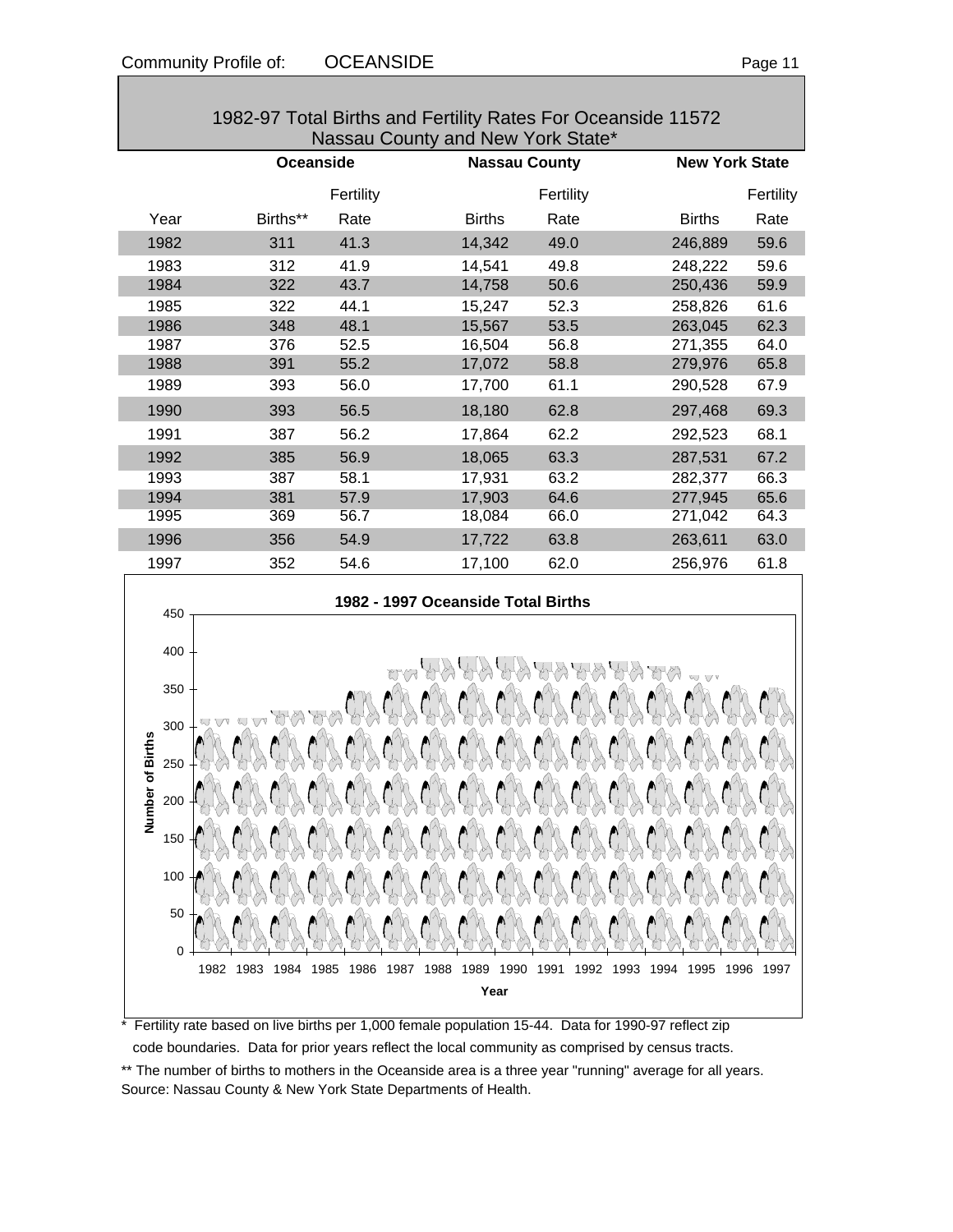| For Oceanside 11572*, Nassau County and New York State** |                  |           |               |                      |               |                       |  |
|----------------------------------------------------------|------------------|-----------|---------------|----------------------|---------------|-----------------------|--|
|                                                          | <b>Oceanside</b> |           |               | <b>Nassau County</b> |               | <b>New York State</b> |  |
|                                                          | Teen             | Fertility |               | Fertility            |               | Fertility             |  |
| Year                                                     | <b>Births</b>    | Rate      | <b>Births</b> | Rate                 | <b>Births</b> | Rate                  |  |
| 1984                                                     | 8                | 8.2       | 668           | 12.2                 | 25,658        | 35.7                  |  |
| 1985                                                     | 8                | 8.4       | 711           | 13.4                 | 25,470        | 36.4                  |  |
| 1986                                                     | $\overline{7}$   | 7.7       | 685           | 13.4                 | 25,134        | 37.0                  |  |
| 1987                                                     | 5                | 6.0       | 677           | 13.8                 | 25,080        | 38.0                  |  |
| 1988                                                     | 6                | 7.2       | 663           | 14.1                 | 25,861        | 40.3                  |  |
| 1989                                                     | 5                | 5.7       | 679           | 15.0                 | 26,593        | 42.7                  |  |
| 1990                                                     | 5                | 5.8       | 674           | 15.6                 | 26,553        | 44.0                  |  |
| 1991                                                     | 4                | 4.5       | 672           | 16.0                 | 26,216        | 44.1                  |  |
| 1992                                                     | 5                | 5.8       | 629           | 15.1                 | 25,330        | 43.4                  |  |
| 1993                                                     | 6                | 6.4       | 700           | 18.4                 | 25,515        | 44.3                  |  |
| 1994                                                     | $\overline{7}$   | 7.8       | 682           | 18.2                 | 25,852        | 45.3                  |  |
| 1995                                                     | 6                | 7.1       | 668           | 18.0                 | 24,805        | 43.6                  |  |
| 1996                                                     | 8                | 8.1       | 637           | 15.8                 | 23,864        | 41.8                  |  |
| 1997                                                     | 7                | 7.4       | 561           | 13.9                 | 22,185        | 38.5                  |  |

# 1984-97 Births To Teen Mothers and Fertility Rates



\* The number of birth to teen mothers in the Oceanside area is a three year "running" average for all years.

\*\* Fertility rate based on live births per 1,000 female population 15-19. Data for 1990-97 reflect zip code boundaries. Data for prior years reflect the local community as comprised by census tracts. Source: Nassau County & New York State Departments of Health.